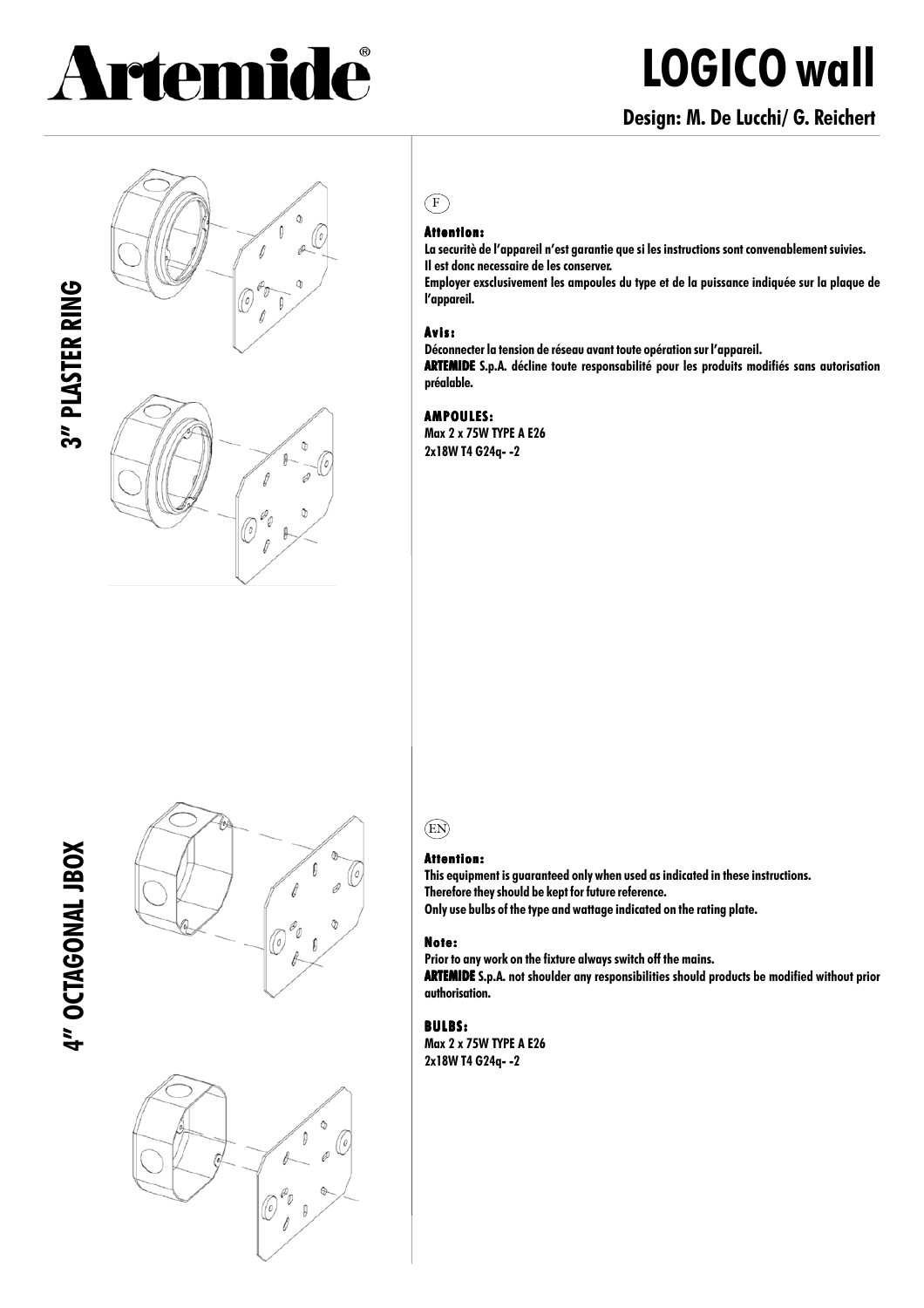

**Important: L Important: 'appareil peut être installé l'ouverture du diffuseur orientée aussi bien vers le bas que vers le haut (voir la figure). Si l'on souhaite installer le diffuseur l'ouverture orientée vers le bas, suivre les instructions, indiquées dans les pages 3 ou 4. Si l'on souhaite installer le diffuseur l'ouverture orientée vers le haut, effectuer tout d'abord les opérations indiquées dans la page 2.**

#### EN

F

**Important:** you can install the fitting with the diffuser opening downwards or upwards, as **shown in the Figure. If youwish to install itwith its opening downwards, follow the instructions described on pages 2 and 3. If you wish to install it upwards proceed as described on page 2.**

### $(F)$

**Insérer le ressort livré avec l'appareil dans la fente correspondante, située dans le culot (voir la figure).**

#### EN

**Insert the spring included in the kit into the proper slot on the base and fasten it as shown in the figure.**

**Fixer le ressort en utilisant la vis et l'écrou livrés avec l'appareil.**

**Anchor the spring with the screw and the nut supplied with the kit.**

**Après avoir terminé de monter l'appareil (voir les pages suivantes), opérer afin que le ressort** se trouve dans la position, indiquée dans le dessin à côté. **ATTENTION:** pour que l'ouver**ture du diffuseur soit orientée vers le haut, ne pas oublier que, lors dumontage, les douilles et la cheville de fixation du diffuseur doivent se trouver dans la partie inférieure de l'appareil.**

#### EN

**Upon completion of the fitting installation as described on the following pages, make sure** the spring is installed as shown in the drawing beside. **ATTENTION:** to install the opening **upwards remember that, while installing, the sockets and the pin fixing the diffuser should be placed in the lower part of the fitting.**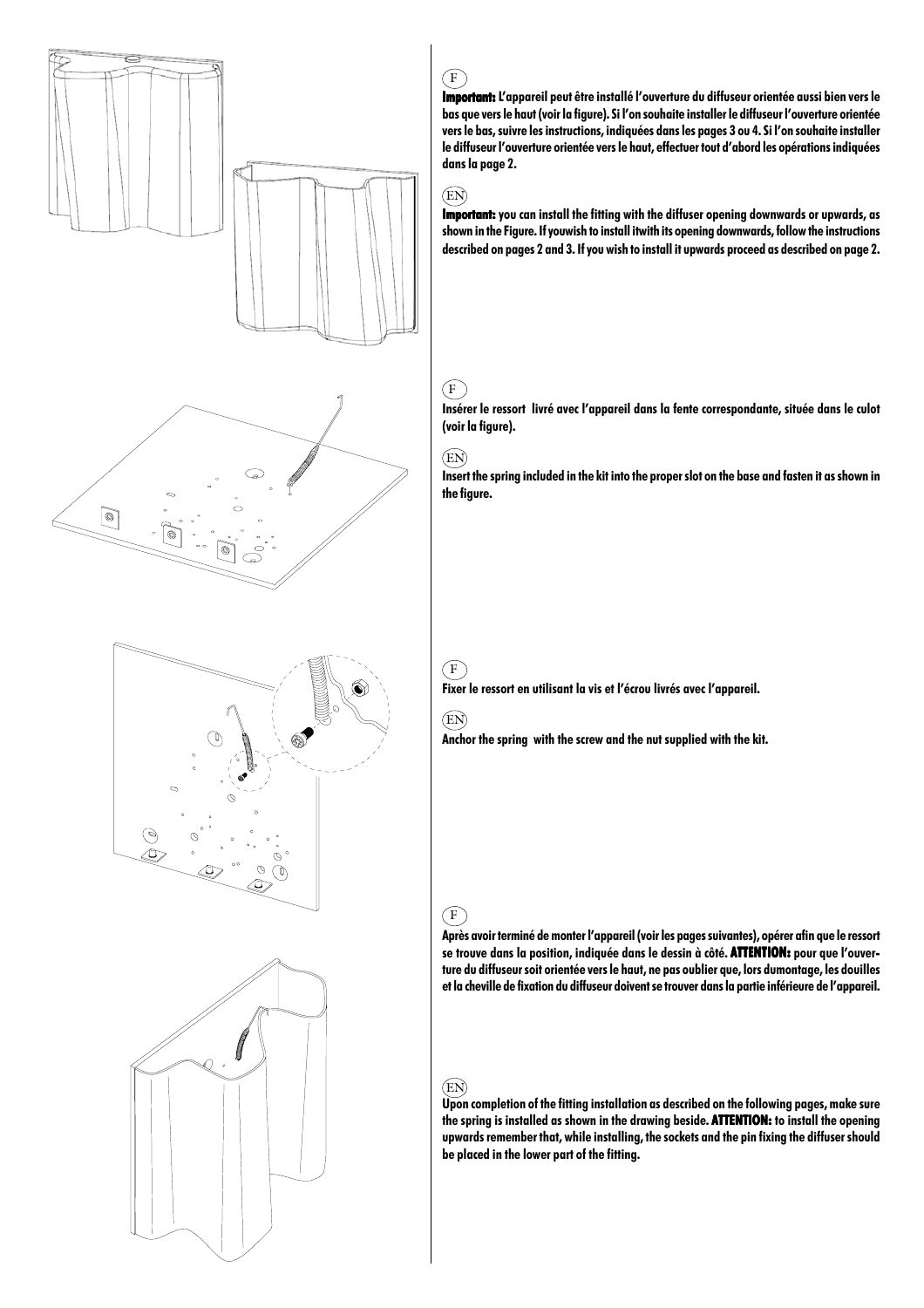







#### **LOGICO wall incandescent**



#### **Instructions de montage. Instructions de montage.**

Desserrer les deux vis **A** pour séparer le culot **B** de la plaque C. Brancher les câbles en **connectant le câble blanc de l'appareil au câble blanc de la boîte àmur et le câble noir de l'appareil au câble noir. Brancher le câble vert aussi au conducteur de terre.** Fixer la plaque C à la boîte murale. Fixer le culot **B** à la plaque C en serrant les deux **vis A.**

#### EN

 $(F)$ 

#### **Assembly instructions. instructions.**

Loosen the two screwsA to separate the base Bfromthe plateC. Make electrical connections **by connecting the white wire from the fixture to the white wire from the wall box and the fixture black wire to the black wire. Also connect the green wire to the system ground** conductor. Anchor the plate C to the wall--mounted box. Anchor the base **B** to the plate C **and tighten the two screws A.**

#### $\binom{F}{F}$

**Placer le diffuseur D sur le culot B et en vérifier la position. Dans le cas où il serait nécessaire de régler horizontalement l'orientation du diffuseur, l'éloigner du culot et agir de façon manuelle, plusieurs fois, sur les deux vis E, jusqu'à ce qu'il soit dûment aligné sur le E plan horizontal. Après avoir effectué cette opération, insérer l'ampoule. Positionner le diffuseur D sur le culot B et serrer la vis F.**

#### EN

**Place the diffuser D on the base B and check its position. Should horizontal adjustment be needed, remove it from its base and turn the two screws E. Try until the correct horizontal E alignment is achieved. After completing this activity, install the bulb. Place the diffuser D** on the base **B** and turn the screw **F**.